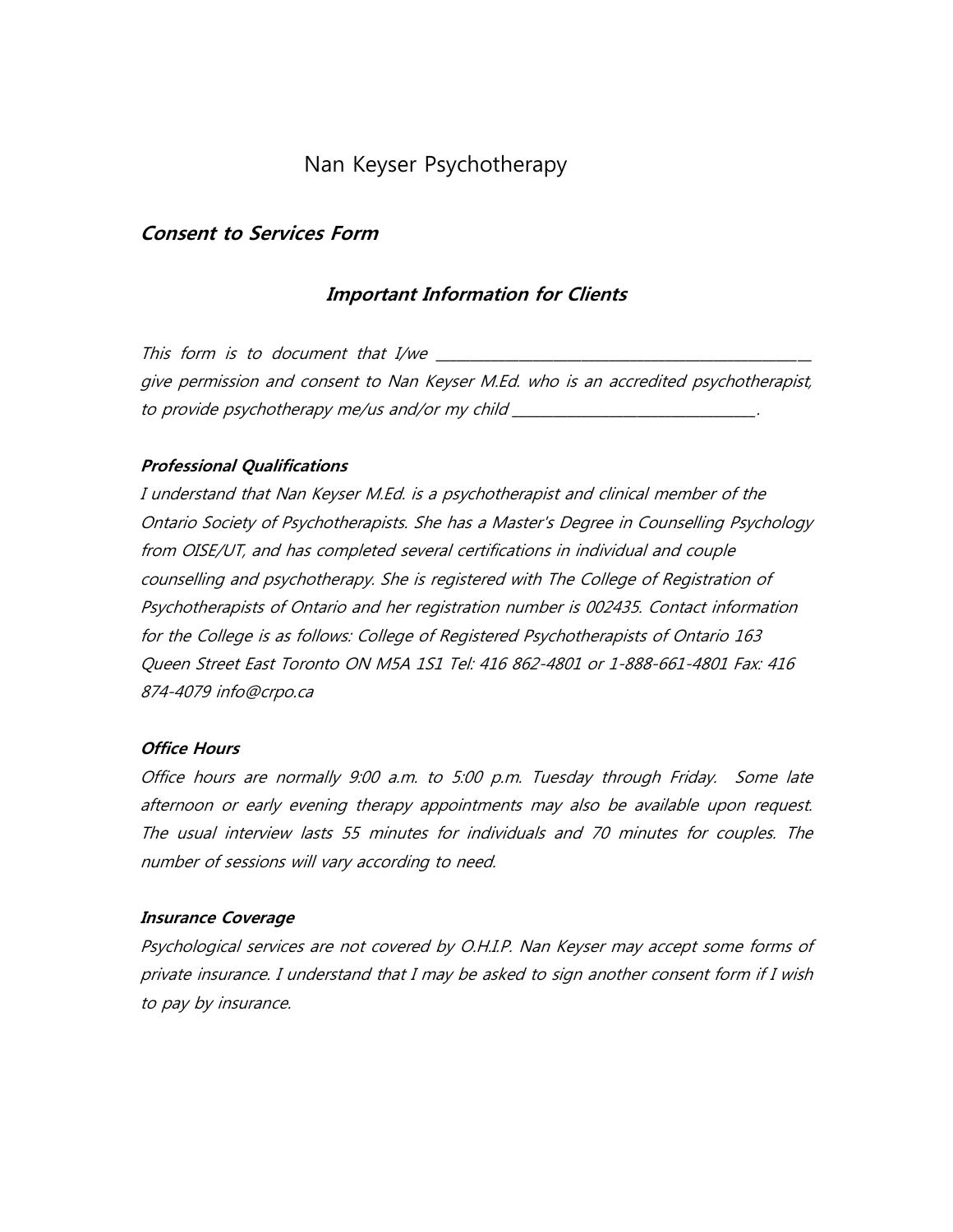#### **Payment for services**

Payment for services is due at the end of each session and a receipt will be given when requested. in advance. Please retain this receipt for your insurance, if applicable. Fees vary according to the time and nature of the service involved.

#### **Cancelled and Missed Appointments**

In order to maximize the effectiveness of psychotherapy services, clients should make counselling a high priority and should not cancel sessions except in cases of emergency. **Session fees will be applied for appointments cancelled less than 48 hours in advance.**

# **Confidentiality**

Confidentiality is respected at all times. No information will be communicated, directly or indirectly, to a third party without your informed and written consent. Exceptions to confidentiality include the legal and/or ethical obligations to:

- Inform a potential victim of violence of a client's intention to harm
- Inform an appropriate family member, health care professional, or police if necessary of a client's intention to end his or her life
- Release a client's file if there is a court order to do so
- Inform the Children's Aid Society if there is suspicion of a child being at risk or in need of protection due to neglect, or physical, sexual, or emotional abuse
- Report a health professional who has sexually abused a client

# **Privacy of Personal Information and Accessibility Service Policy**

I understand that Nan Keyser will collect some personal information about me. I understand that I have the right to review and the right to a copy of my personal information, barring a few rare exceptions. I understand that clinical records will be kept for 10 years.